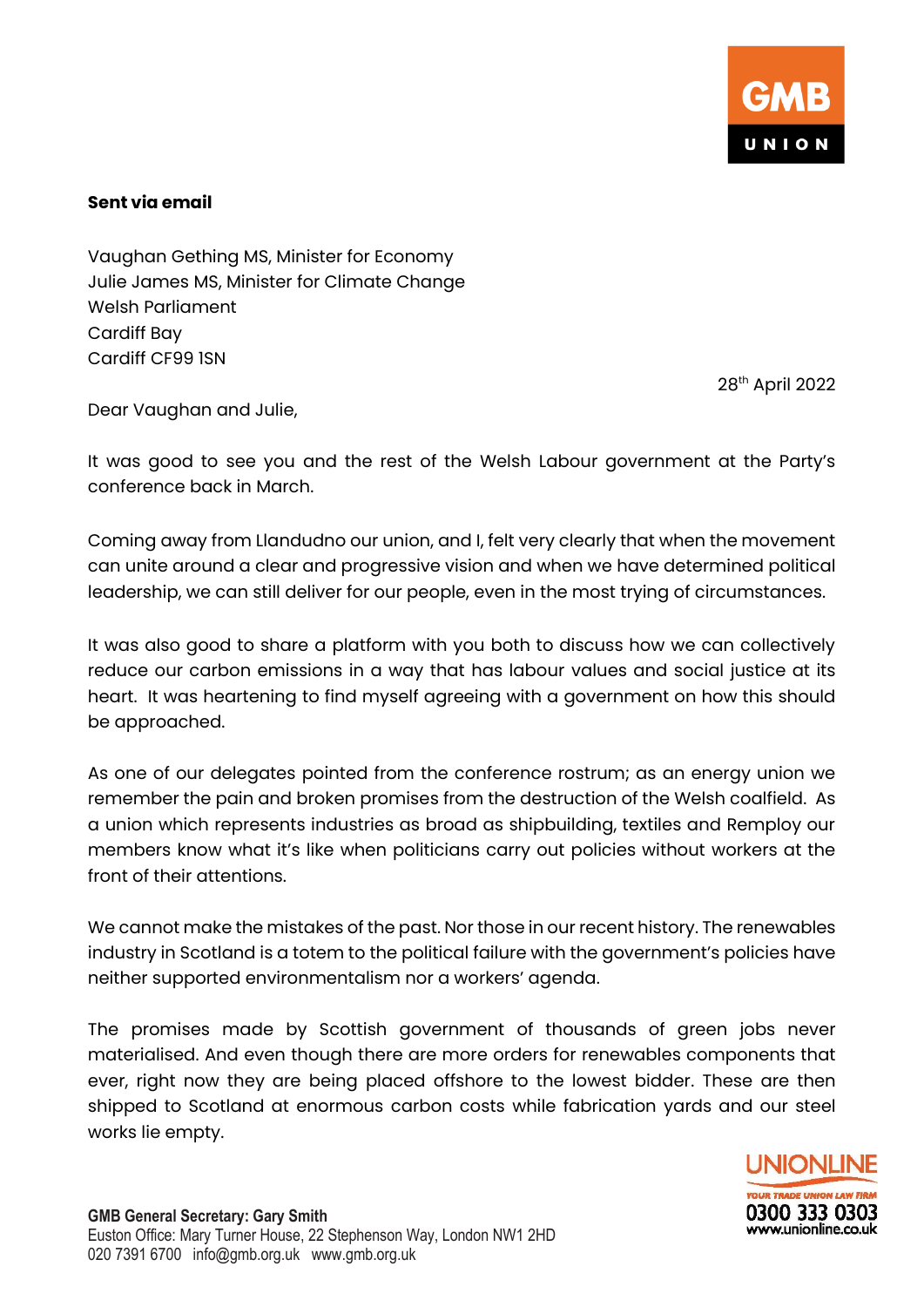Just days after we packed up in Llandudno we heard Lamprell, a UAE based fabricator, took hundreds of thousands of pounds order to supply over 60-turbine jackets for Moray West, and has signed a Memorandum of Understanding for the fabrication work with US developer NOV in potentially securing another £10 billion of work on floating wind projects again off the coast of Scotland.

GMB know you are keen to avoid same failures in securing jobs in Wales. As you look to expand renewable power I know that Welsh Labour ministers will use every avenue possible to ensure that jobs are secured in the UK for the production, sourcing and servicing of new renewables.

It was clear to me from the conference fringe that Welsh government do not have all the levers needed to mandate some of these aims, and with the Tories in Westminster right now it is unlikely that we will see the UK government devolving more powers to the Senedd.

As Welsh Labour looks to partner with one of the big renewables, I wanted to offer GMB's assistance to do everything we can do to enforce the need for domestic content in the production and servicing of renewables.

We had initial discussions with Vaughan about the possibility of a roundtable hosted by the Welsh Government with some of the big renewables and energy unions so we can knock some heads together to ensure that the green jobs revolution becomes a reality.

We are keen to play our part and eager to see these talks to come to fruition, so please feel free to contact us at any point for any help or support to put these talks together. We are also keen to discuss the possibility of New Nuclear developments in Wales.

Whilst we are pleased that the UK government has finally committed to new nuclear, we have huge reservations on the government's determination to deliver a programme on the scale that will secure Britain's energy future.

A few weeks back I was at Hinkley Point C in Bridgwater, where the project is facing delays due to labour shortages, and from what I understand the Tories in Westminster are slow to respond to the need.

At Hinkley Point there is a skilled workforce, with thousands of workers from Wales already working on the project. There are demands for more.